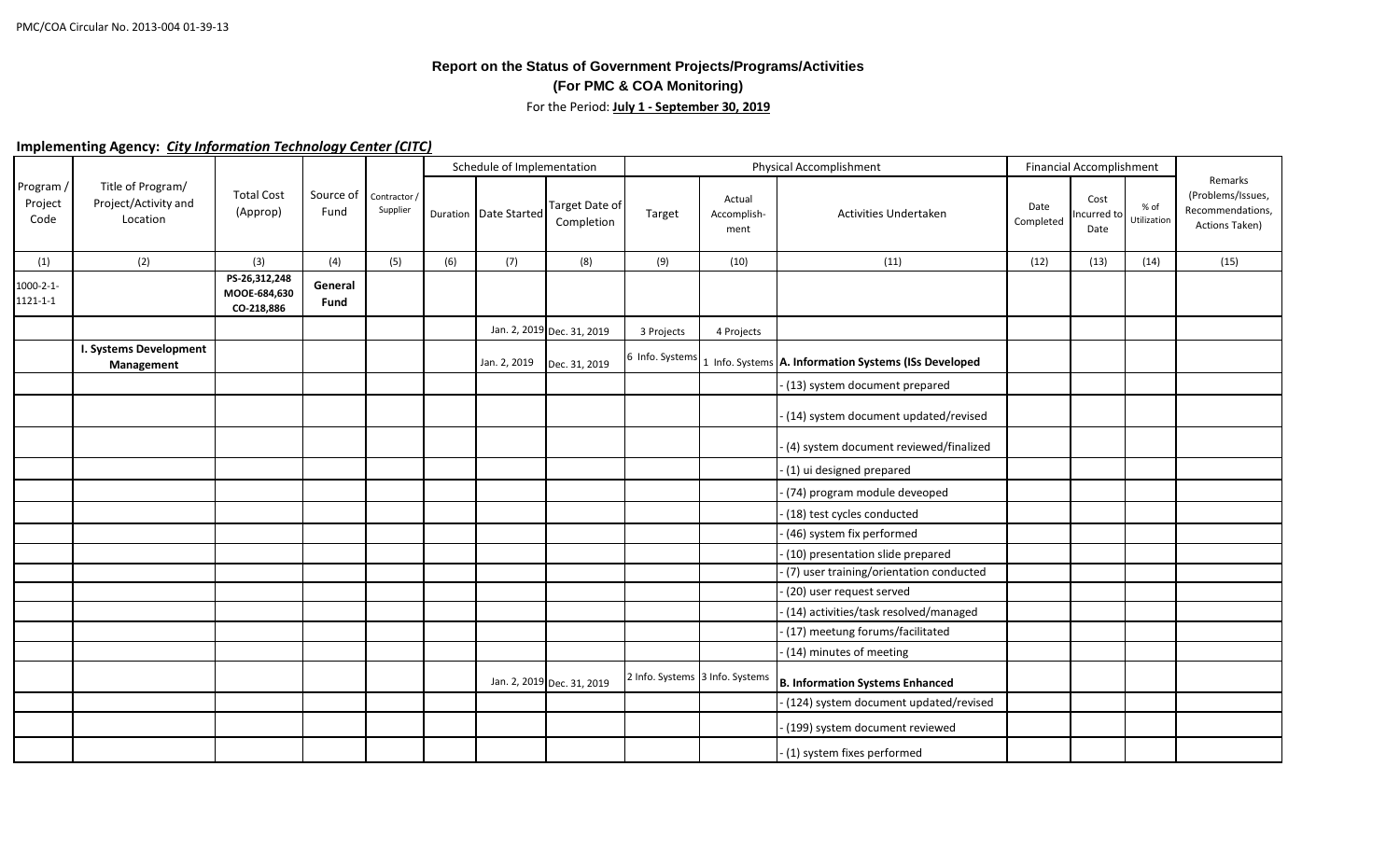|                              |                                                       |                               |                   |                          |     | Schedule of Implementation |                              |                     |                           | <b>Physical Accomplishment</b>                                  |                   | Financial Accomplishment    |                     |                                                                    |
|------------------------------|-------------------------------------------------------|-------------------------------|-------------------|--------------------------|-----|----------------------------|------------------------------|---------------------|---------------------------|-----------------------------------------------------------------|-------------------|-----------------------------|---------------------|--------------------------------------------------------------------|
| Program /<br>Project<br>Code | Title of Program/<br>Project/Activity and<br>Location | <b>Total Cost</b><br>(Approp) | Source of<br>Fund | Contractor /<br>Supplier |     | Duration Date Started      | Target Date of<br>Completion | Target              | Actual<br>Accomplishmen   | <b>Activities Undertaken</b>                                    | Date<br>Completed | Cost<br>Incurred to<br>Date | % of<br>Utilization | Remarks<br>(Problems/Issues,<br>Recommendations,<br>Actions Taken) |
| (1)                          | (2)                                                   | (3)                           | (4)               | (5)                      | (6) | (7)                        | (8)                          | (9)                 | (10)                      | (11)                                                            | (12)              | (13)                        | (14)                | (15)                                                               |
|                              |                                                       |                               |                   |                          |     |                            |                              |                     |                           | (110) test cycles conducted                                     |                   |                             |                     |                                                                    |
|                              |                                                       |                               |                   |                          |     |                            |                              |                     |                           | (21) program module developed                                   |                   |                             |                     |                                                                    |
|                              |                                                       |                               |                   |                          |     |                            |                              |                     |                           | - (57) user training/orientation conducted                      |                   |                             |                     |                                                                    |
|                              |                                                       |                               |                   |                          |     |                            | Jan. 2, 2019 Dec. 31, 2019   | 23 Info.<br>Systems |                           | 5 Info. Systems C. Information Systems Maintained               |                   |                             |                     |                                                                    |
|                              |                                                       |                               |                   |                          |     |                            |                              |                     |                           | - (10) system document prepared                                 |                   |                             |                     |                                                                    |
|                              |                                                       |                               |                   |                          |     |                            |                              |                     |                           | (3) system document reviewed/finalized                          |                   |                             |                     |                                                                    |
|                              |                                                       |                               |                   |                          |     |                            |                              |                     |                           | (2) system document section/type updated                        |                   |                             |                     |                                                                    |
|                              |                                                       |                               |                   |                          |     |                            |                              |                     |                           | - (104) program module developed                                |                   |                             |                     |                                                                    |
|                              |                                                       |                               |                   |                          |     |                            |                              |                     |                           | (49) program modules revised                                    |                   |                             |                     |                                                                    |
|                              |                                                       |                               |                   |                          |     |                            |                              |                     |                           | (24) test cycles conducted                                      |                   |                             |                     |                                                                    |
|                              |                                                       |                               |                   |                          |     |                            |                              |                     |                           | (65) system fix performed                                       |                   |                             |                     |                                                                    |
|                              |                                                       |                               |                   |                          |     |                            |                              |                     |                           | (4) site installation conducted                                 |                   |                             |                     |                                                                    |
|                              |                                                       |                               |                   |                          |     |                            |                              |                     |                           | -(1) user training/orientation conducted                        |                   |                             |                     |                                                                    |
|                              |                                                       |                               |                   |                          |     |                            |                              |                     |                           | - (445) user request served                                     |                   |                             |                     |                                                                    |
|                              |                                                       |                               |                   |                          |     |                            | Jan. 2, 2019 Dec. 31, 2019   | 3 Web Pages         | 13 Web Pages   Maintained | D. Davao City Government Web Portal                             |                   |                             |                     |                                                                    |
|                              |                                                       |                               |                   |                          |     |                            |                              |                     |                           | - (7) activities task resolved/managed                          |                   |                             |                     |                                                                    |
|                              |                                                       |                               |                   |                          |     |                            |                              |                     |                           | - (1) user request served                                       |                   |                             |                     |                                                                    |
|                              |                                                       |                               |                   |                          |     |                            |                              |                     |                           | - (13) managed website content                                  |                   |                             |                     |                                                                    |
|                              |                                                       |                               |                   |                          |     |                            |                              |                     |                           | (3) user training/orientation conducted                         |                   |                             |                     |                                                                    |
|                              |                                                       |                               |                   |                          |     |                            |                              |                     |                           | (3) updated/revised webpages                                    |                   |                             |                     |                                                                    |
|                              | <b>II. Network Facilities Management</b>              |                               |                   |                          |     |                            |                              |                     |                           |                                                                 |                   |                             |                     |                                                                    |
|                              |                                                       |                               |                   |                          |     |                            | Jan. 2, 2019 Dec. 31, 2019   | 9 activities        | 9 activities              | A. Network Administration<br>monitored/maintained               |                   |                             |                     |                                                                    |
|                              |                                                       |                               |                   |                          |     |                            |                              | 243 days            | 62 days                   | Server/Internet activities monitored                            |                   |                             |                     |                                                                    |
|                              |                                                       |                               |                   |                          |     |                            |                              |                     |                           | Network Operating system                                        |                   |                             |                     |                                                                    |
|                              |                                                       |                               |                   |                          |     |                            |                              | <b>12 NOS</b>       | 6 NOS                     | installed/maintained                                            |                   |                             |                     |                                                                    |
|                              |                                                       |                               |                   |                          |     |                            |                              | 120 WS              | 46 WS                     | Network/Internet workstation<br>configured/maintained           |                   |                             |                     |                                                                    |
|                              |                                                       |                               |                   |                          |     |                            |                              |                     |                           | Routers/access points                                           |                   |                             |                     |                                                                    |
|                              |                                                       |                               |                   |                          |     |                            |                              |                     |                           | 40 routers/aps 20 routers / aps configured/installed/maintained |                   |                             |                     |                                                                    |
|                              |                                                       |                               |                   |                          |     |                            |                              |                     |                           | Internet firewall security                                      |                   |                             |                     |                                                                    |
|                              |                                                       |                               |                   |                          |     |                            |                              | 6 firewalls         | 8 firewalls               | installed/maintained                                            |                   |                             |                     |                                                                    |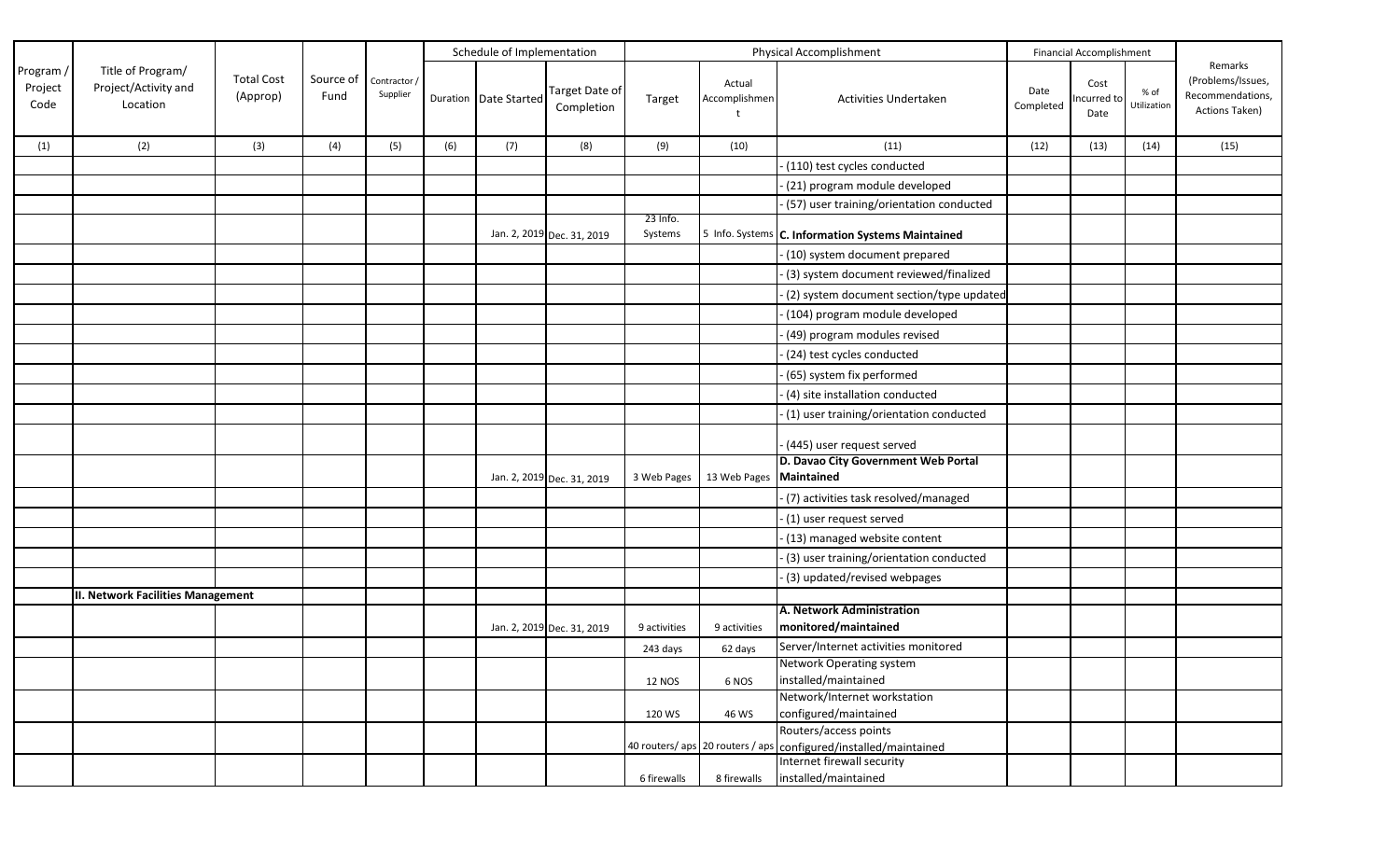|                              |                                                       |                               |                   |                          |     | Schedule of Implementation |                              |                            |                           | Physical Accomplishment                                                    |                   | Financial Accomplishment    |                     |                                                                    |
|------------------------------|-------------------------------------------------------|-------------------------------|-------------------|--------------------------|-----|----------------------------|------------------------------|----------------------------|---------------------------|----------------------------------------------------------------------------|-------------------|-----------------------------|---------------------|--------------------------------------------------------------------|
| Program /<br>Project<br>Code | Title of Program/<br>Project/Activity and<br>Location | <b>Total Cost</b><br>(Approp) | Source of<br>Fund | Contractor /<br>Supplier |     | Duration Date Started      | Target Date of<br>Completion | Target                     | Actual<br>Accomplishmen   | Activities Undertaken                                                      | Date<br>Completed | Cost<br>Incurred to<br>Date | % of<br>Utilization | Remarks<br>(Problems/Issues,<br>Recommendations,<br>Actions Taken) |
| (1)                          | (2)                                                   | (3)                           | (4)               | (5)                      | (6) | (7)                        | (8)                          | (9)                        | (10)                      | (11)                                                                       | (12)              | (13)                        | (14)                | (15)                                                               |
|                              |                                                       |                               |                   |                          |     |                            |                              | 4 transactions             | 5 transactions            | Network site transactions connectivity<br>configured/maintained            |                   |                             |                     |                                                                    |
|                              |                                                       |                               |                   |                          |     |                            |                              | 60 IP-phones               | 51 IP-phones              | Workstations and IP-phones configured /<br>maintained                      |                   |                             |                     |                                                                    |
|                              |                                                       |                               |                   |                          |     |                            |                              | 120 extensions             | 47 extensions             | Register/maintained IP-phones extension<br>numbers                         |                   |                             |                     |                                                                    |
|                              |                                                       |                               |                   |                          |     |                            | Jan. 2, 2019 Dec. 31, 2019   | databases                  | databases                 | <b>B. Database Management</b>                                              |                   |                             |                     |                                                                    |
|                              |                                                       |                               |                   |                          |     |                            |                              | 2,640 backups<br>/ restore | 839 backups /<br>restores | Network database file backed-up/ restored                                  |                   |                             |                     |                                                                    |
|                              |                                                       |                               |                   |                          |     |                            |                              | 100 records                | 42 records                | Network database records<br>managed/maintained                             |                   |                             |                     |                                                                    |
|                              |                                                       |                               |                   |                          |     |                            |                              | 600<br>transactions        | 312<br>transactions       | File server disk transaction maintained                                    |                   |                             |                     |                                                                    |
|                              |                                                       |                               |                   |                          |     |                            |                              | 120 E-mails                | 50 E-mails                | E-mail addresses maintained                                                |                   |                             |                     |                                                                    |
|                              |                                                       |                               |                   |                          |     |                            | Jan. 2, 2019 Dec. 31, 2019   | 8 computer<br>oper.        |                           | <b>C. Computer Operations</b>                                              |                   |                             |                     |                                                                    |
|                              |                                                       |                               |                   |                          |     |                            |                              | 60 SW                      | 26 softwares              | Software(SW) installed/maintained                                          |                   |                             |                     |                                                                    |
|                              |                                                       |                               |                   |                          |     |                            |                              | 70 backups                 | 68 backups                | Application system prgms. Database struc.<br>& documents back-up conducted |                   |                             |                     |                                                                    |
|                              |                                                       |                               |                   |                          |     |                            |                              | 50 transactions            |                           | 66 transactions User request transactions review served                    |                   |                             |                     |                                                                    |
|                              |                                                       |                               |                   |                          |     |                            |                              | 12 activities              | 6 activities              | Project activities / tasks resolved / managed                              |                   |                             |                     |                                                                    |
|                              |                                                       |                               |                   |                          |     |                            |                              | 48 reports                 | 18 reports                | Accomplishment report initialed / reviewed                                 |                   |                             |                     |                                                                    |
|                              |                                                       |                               |                   |                          |     |                            |                              | 48 reports                 | 18 reports                | Annual/semi-<br>annual/quarterly/monthly/weekly reports                    |                   |                             |                     |                                                                    |
|                              |                                                       |                               |                   |                          |     |                            |                              |                            |                           | 12 documents 10 documents Written communications prepared                  |                   |                             |                     |                                                                    |
|                              |                                                       |                               |                   |                          |     |                            |                              | 2 layouts                  | 3 layouts                 | Network & civil works layouts prepare                                      |                   |                             |                     |                                                                    |
|                              |                                                       |                               |                   |                          |     |                            |                              | 2 request                  | 3 requests                | <b>Technical Assistance Services</b>                                       |                   |                             |                     |                                                                    |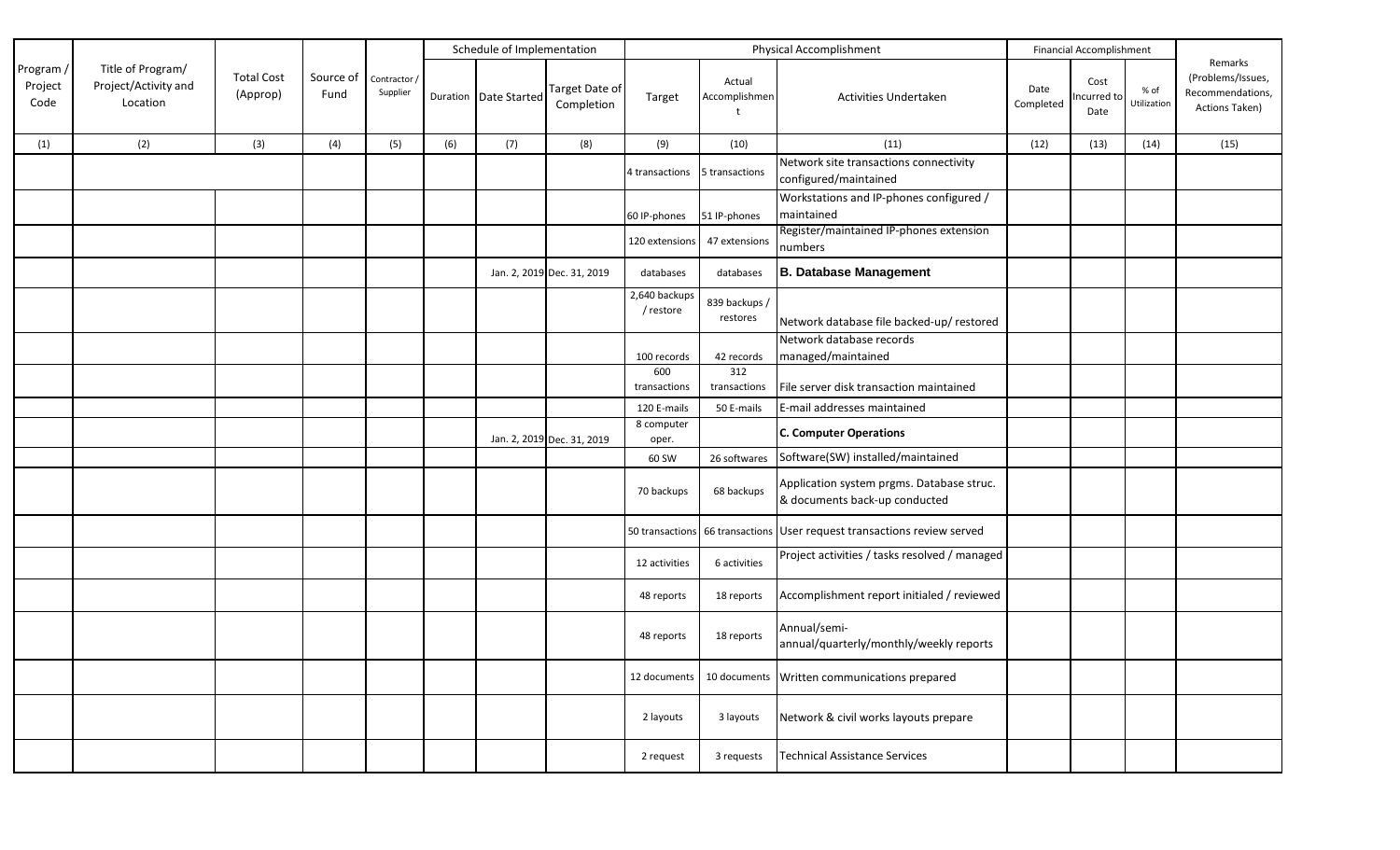|                              |                                                                                        |                               |                   |                          |     | Schedule of Implementation |                              |                |                                         | Financial Accomplishment                                                                                                                                                                                                                                                                                                                                                                                                                                                                                                                                                         | Remarks           |                             |                     |                                                         |
|------------------------------|----------------------------------------------------------------------------------------|-------------------------------|-------------------|--------------------------|-----|----------------------------|------------------------------|----------------|-----------------------------------------|----------------------------------------------------------------------------------------------------------------------------------------------------------------------------------------------------------------------------------------------------------------------------------------------------------------------------------------------------------------------------------------------------------------------------------------------------------------------------------------------------------------------------------------------------------------------------------|-------------------|-----------------------------|---------------------|---------------------------------------------------------|
| Program /<br>Project<br>Code | Title of Program/<br>Project/Activity and<br>Location                                  | <b>Total Cost</b><br>(Approp) | Source of<br>Fund | Contractor /<br>Supplier |     | Duration Date Started      | Target Date of<br>Completion | Target         | Actual<br>Accomplishmen<br>$\mathbf{t}$ | Activities Undertaken                                                                                                                                                                                                                                                                                                                                                                                                                                                                                                                                                            | Date<br>Completed | Cost<br>Incurred to<br>Date | % of<br>Utilization | (Problems/Issues,<br>Recommendations,<br>Actions Taken) |
| (1)                          | (2)                                                                                    | (3)                           | (4)               | (5)                      | (6) | (7)                        | (8)                          | (9)            | (10)                                    | (11)                                                                                                                                                                                                                                                                                                                                                                                                                                                                                                                                                                             | (12)              | (13)                        | (14)                | (15)                                                    |
|                              | <b>III. Computer Equipment</b><br><b>Maintenance and Systems</b><br><b>Engineering</b> |                               |                   |                          |     |                            |                              |                |                                         |                                                                                                                                                                                                                                                                                                                                                                                                                                                                                                                                                                                  |                   |                             |                     |                                                         |
|                              |                                                                                        |                               |                   |                          |     |                            |                              | 13 maint.      | 13 maint.                               | A. Computer HW, Peripherals & SW                                                                                                                                                                                                                                                                                                                                                                                                                                                                                                                                                 |                   |                             |                     |                                                         |
|                              |                                                                                        |                               |                   |                          |     |                            | Jan. 2, 2019 Dec. 31, 2019   | services       | services                                | <b>Maintenance Services</b>                                                                                                                                                                                                                                                                                                                                                                                                                                                                                                                                                      |                   |                             |                     |                                                         |
|                              |                                                                                        |                               |                   |                          |     |                            |                              |                |                                         | 1. Computer HW, Peripherals Check up &<br>Repair<br>2. Preparation of Technical Specification<br>Report<br>3. Installation/Relocation of Computer<br>HW&Peripherals<br>4. Preventive Maintenance<br>5. SW Installation/Maint<br>6. Inventory of ICT Equipment<br>7. Inventory of Licensed SW<br>8. Encoding/Updating of Data Record<br>9. Preparation of Inventory Report<br>10. Recieve/Release of Comp.HW&<br>Peripherals<br>11. Preparation of Summary List of<br>Requests<br>12. Canvass market price of HW/SW&<br>Peripherals<br>13. Monitoring of Computer Maint. Services |                   |                             |                     |                                                         |
|                              |                                                                                        |                               |                   |                          |     |                            |                              | 3 layout / 250 | 1 layout / 40                           | <b>B. Cable Installation / Maintenance</b>                                                                                                                                                                                                                                                                                                                                                                                                                                                                                                                                       |                   |                             |                     |                                                         |
|                              |                                                                                        |                               |                   |                          |     |                            | Jan. 2, 2019 Dec. 31, 2019   | meters         | meters                                  | Prepared Cable Layout Design / Installed &<br><b>Maintained Cable</b>                                                                                                                                                                                                                                                                                                                                                                                                                                                                                                            |                   |                             |                     |                                                         |
|                              |                                                                                        |                               |                   |                          |     |                            | Jan. 2, 2019 Dec. 31, 2019   | 15 reports     | 10 reports                              | C. Technical Evaluation / Recommendation                                                                                                                                                                                                                                                                                                                                                                                                                                                                                                                                         |                   |                             |                     |                                                         |
|                              |                                                                                        |                               |                   |                          |     |                            |                              |                |                                         | Prepared/Submitted Technical Evaluation<br>Report                                                                                                                                                                                                                                                                                                                                                                                                                                                                                                                                |                   |                             |                     |                                                         |
|                              |                                                                                        |                               |                   |                          |     |                            | Jan. 2, 2019 Dec. 31, 2019   | 13 items       | 5 items                                 | D. Research & Development (R&D)                                                                                                                                                                                                                                                                                                                                                                                                                                                                                                                                                  |                   |                             |                     |                                                         |
|                              |                                                                                        |                               |                   |                          |     |                            | Jan. 2, 2019 Dec. 31, 2019   | 2 reports      | 1 report                                | <b>E. Training Program Coordinator (TPC)</b><br>Report                                                                                                                                                                                                                                                                                                                                                                                                                                                                                                                           |                   |                             |                     |                                                         |
|                              |                                                                                        |                               |                   |                          |     |                            |                              |                |                                         | • TPC Report prepared/submitted                                                                                                                                                                                                                                                                                                                                                                                                                                                                                                                                                  |                   |                             |                     |                                                         |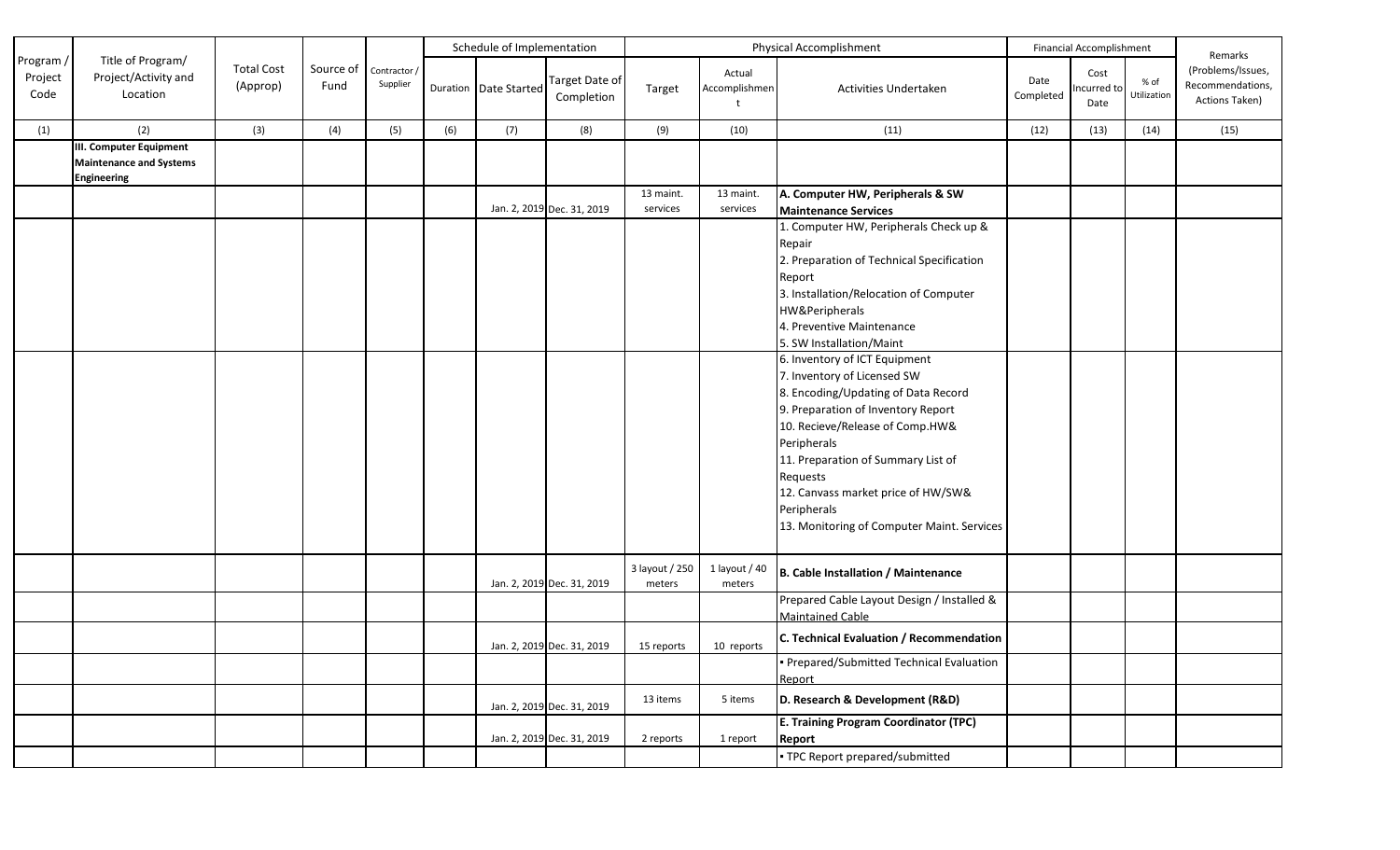|                              |                                                       |                               |                                  |          |     | Schedule of Implementation |                              |                                          | <b>Physical Accomplishment</b> |                                        |                   |                                                                        | <b>Financial Accomplishment</b> |                                                                    |  |
|------------------------------|-------------------------------------------------------|-------------------------------|----------------------------------|----------|-----|----------------------------|------------------------------|------------------------------------------|--------------------------------|----------------------------------------|-------------------|------------------------------------------------------------------------|---------------------------------|--------------------------------------------------------------------|--|
| Program /<br>Project<br>Code | Title of Program/<br>Project/Activity and<br>Location | <b>Total Cost</b><br>(Approp) | Source of   Contractor /<br>Fund | Supplier |     | Duration   Date Started    | Target Date of<br>Completion | Target                                   | Actual<br>Accomplishmen        | Activities Undertaken                  | Date<br>Completed | Cost<br>% of<br>. [Incurred to $\bigcup$ Utilization $\bigcup$<br>Date |                                 | Remarks<br>(Problems/Issues,<br>Recommendations,<br>Actions Taken) |  |
| (1)                          | (2)                                                   | (3)                           | (4)                              | (5)      | (6) | (7)                        | (8)                          | (9)                                      | (10)                           | (11)                                   | (12)              | (13)                                                                   | (14)                            | (15)                                                               |  |
|                              | IV. Administrative<br><b>Functions</b>                |                               |                                  |          |     |                            |                              |                                          |                                |                                        |                   |                                                                        |                                 |                                                                    |  |
|                              |                                                       |                               |                                  |          |     | Jan. 2, 2019               | Dec. 31, 2019 Activities     | 10 admin.                                | 12 admin.<br>Activities        | A. Administrative & Personnel Services |                   |                                                                        |                                 |                                                                    |  |
|                              |                                                       |                               |                                  |          |     |                            | Jan. 2, 2019 Dec. 31, 2019   | 405 records/ 150 records /<br>document   | document                       | <b>B. Records Mgmt. Services</b>       |                   |                                                                        |                                 |                                                                    |  |
|                              |                                                       |                               |                                  |          |     |                            | Jan. 2, 2019 Dec. 31, 2019   | 275 property & 60 property &<br>Supplies | Supplies                       | C. Property & Supply Mgmt. Servcies    |                   |                                                                        |                                 |                                                                    |  |

Submitted by:

Prepared by: Myla Joy C. Sandico

Designation: Admin. Officer- Designate **CHITO P. MERCADO** Date: Officer-In-Charge

Date: